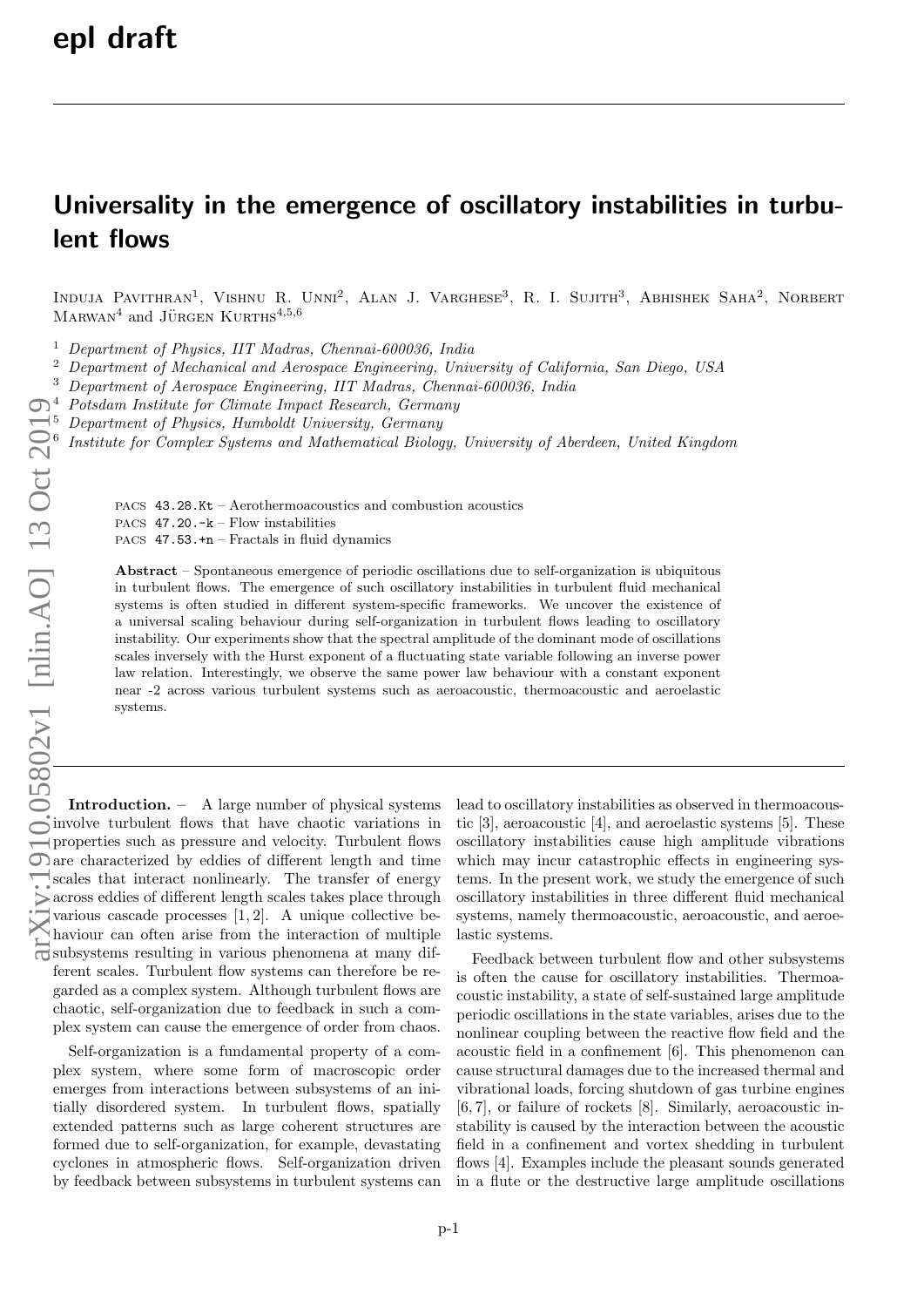established in gas-transport pipelines [9]. Aeroelastic instability occurs as a consequence of the interaction of the flow with the structural elements of the system  $[5]$ , e.g., the catastrophic collapse of the Tacoma Bridge [10]. The transition to such oscillatory instabilities from a state of chaotic oscillations in turbulent systems occurs via intermittency [11–13]. We attribute the emergence of ordered periodic oscillations from high dimensional chaos to selforganization due to feedback between subsystems.

We explore the scaling behaviour of such selforganization leading to oscillatory instabilities in turbulent fluid mechanical systems. The proximity to the onset of oscillatory instability in each system is quantified using the Hurst exponent  $(H)$  which also serves as a system independent parameter to study the scaling behaviour of selforganization. An unsteady variable of each of the three systems is measured as we vary an appropriate systemspecific control parameter to approach oscillatory instability. We estimate H, which is related to the fractal dimension (D) as  $H = 2 - D$ , for the time series corresponding to each state [14].

Results. – We analyze the time series of acoustic pressure fluctuations during the transition to oscillatory instabilities for thermoacoustic and aeroacoustic systems. Whereas, in the case of the aeroelastic system, we analyze the time series of strain experienced by the structure. In this work, we study the transition to oscillatory instabilities in the following different cases: (i) a bluff body stabilized combustor of length 700 mm, (ii) and one of length 1400 mm, (iii) a swirl stabilized combustor of length 700 mm, (iv) an aeroacoustic system and (v) an aeroelastic system. We choose these systems as they have different mechanisms for onset of oscillatory instability and have different levels of turbulence, amplitude and frequency of oscillations. The first three cases are for thermoacoustic system wherein the first two cases, the length of the combustor is varied to achieve different acoustic timescales. Similarly, the different flame stabilizing mechanisms renders completely different flow physics. Experimental setups are summarized in Fig. 1 and detailed descriptions of the setups are provided in Appendix B.

In Fig. 2, we show representative datasets from all the three systems.

I) Figure 2a-c shows the acoustic pressure fluctuations in a thermoacoustic system (case (i)) during the transition to thermoacoustic instability. Figure 2a corresponds to a chaotic state far from the oscillatory instability. The time series consists of low amplitude aperiodic fluctuations. Recently, Tony et al. [15] showed that these aperiodic fluctuations have features of high-dimensional chaos contaminated with white and coloured noise. Nair *et al.* [11] discovered that the transition to thermoacoustic instability occurs through a state of intermittency, which contains epochs of high amplitude periodic oscillations amidst low amplitude aperiodic oscillations (Fig. 2b). Thermoacoustic instability (Fig. 2c)



Fig. 1: Schematic of the experimental setups. (a) Turbulent combustor (thermoacoustic system) exhibiting transition to thermoacoustic instability. Mass flow rate of air is increased by keeping the mass flow rate of fuel constant thus increasing *Re* to attain different dynamical states. The acoustic pressure fluctuations are acquired using a piezoelectric transducer. (b) An aeroacoustic system with two orifices. Vortices are shed when the turbulent flow passes through the orifices. We increase the mass flow rate of the air to achieve different dynamical states. We measure the acoustic pressure fluctuations during the transition to aeroacoustic instability. (c) In the aeroelastic system, the left end of the beam has a small vertical fin attached to it, akin to a winglet of an aircraft wing. When a jet of air passes along the length of the cantilever from left to right, vortices are shed from the fins. These vortices impart an unsteady aerodynamic load to the cantilever. We measure the resulting strain on the cantilever close to the fixed end of the beam. The control parameter in this case is the mean velocity of the jet.

corresponds to a state of high amplitude periodic oscillations. We observe a similar behaviour for all the above mentioned combustor configurations during the transition to thermoacoustic instability.

- II) Figure 2d-f shows the time series of pressure fluctuations corresponding to the transition to aeroacoustic instability. The temporal behaviour of acoustic pressure during this transition is similar to that in the thermoacoustic system, despite the fact that the amplitude levels in both systems differ by orders of magnitude.
- III) Figure 2g-i represents the time series of strain experienced by the structure during the transition to aeroelastic instability. The observed oscillations are similar to those of the thermoacoustic and aeroacoustic systems, even though we are measuring a completely different unsteady variable.

From Fig. 2, we clearly see that these turbulent systems considered here follow an intermittency route to oscillatory instability. Next, we quantify the proximity to the onset of oscillatory instability in the discussed systems using H. As mentioned earlier, the periodic content in time series of the unsteady variable increases as we approach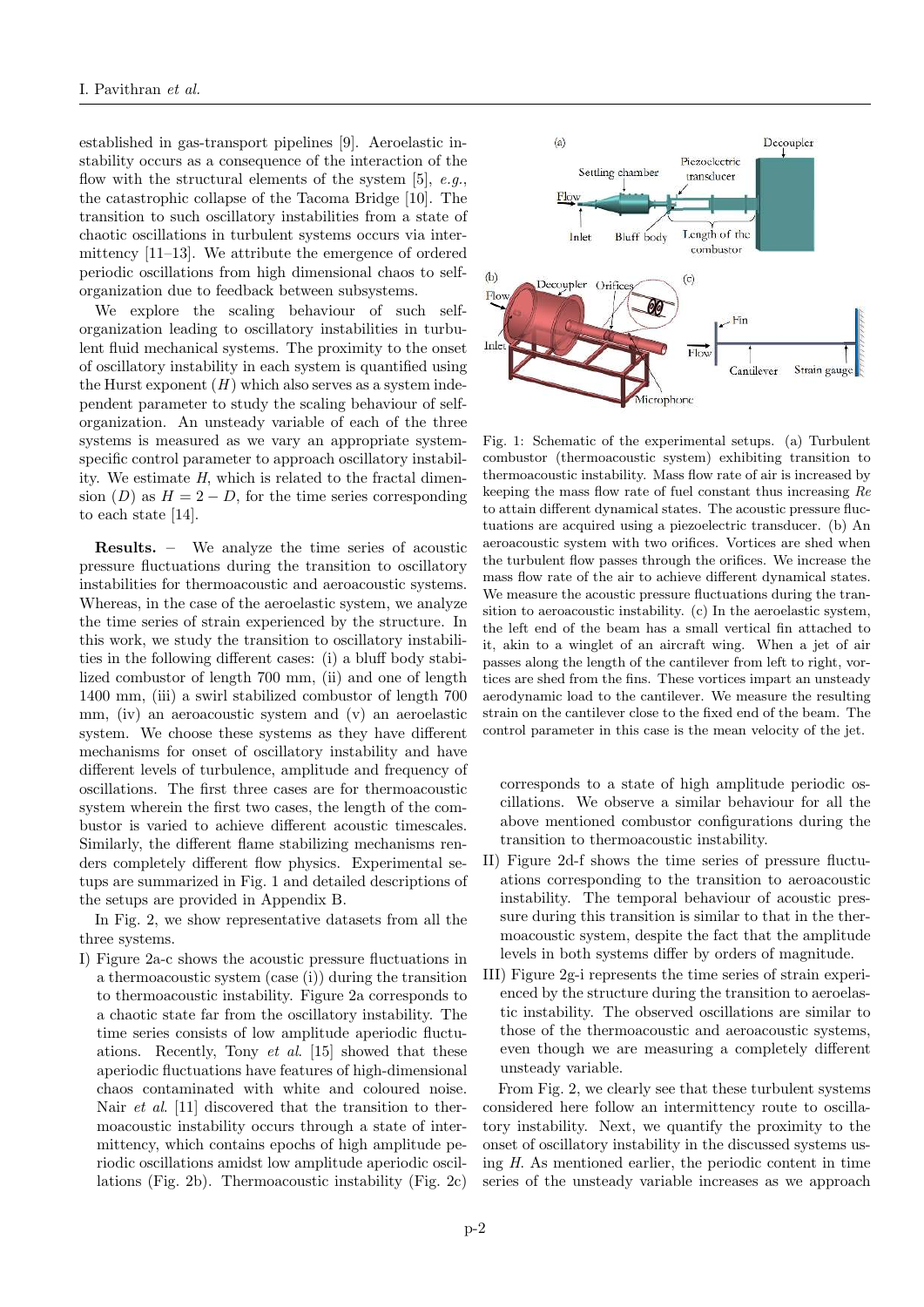

Fig. 2: Time series of state variables during the transition to oscillatory instability. (a-c) Data representing the acoustic pressure fluctuations acquired from a bluff body stabilized combustor of length 700 mm. The corresponding *Re* for a, b and c are  $(1.9 \pm 0.053)x10^4$ ,  $(2.6 \pm 0.069)x10^4$  and  $(2.8 \pm 0.073)x10^4$  respectively. (d-f) Acoustic pressure fluctuations acquired during the transition to aeroacoustic instability ( $Re = 5615 \pm 185$ , 7283  $\pm 198$  and 9270  $\pm 212$  corresponding to d, e and f).  $(j-i)$  The time series of strain experienced by the cantilever in the aeroelastic system as we vary  $Re(2384 \pm 111, 3972 \pm 142)$ and 4768  $\pm$  159). In all the systems, we observe a transition from low amplitude aperiodic fluctuations (a, d and g) to high amplitude periodic oscillations (c, f and i) via a regime of intermittency where intermittent bursts of high amplitude periodic oscillations appear in a nearly random fashion amidst epochs of low amplitude aperiodic fluctuations (b, e and h) as we vary the control parameters (*Re* increases from top to bottom). The transition from aperiodicity to periodicity always occurs via a regime of intermittency for other configurations of these systems as well.

an oscillatory instability. The state of low amplitude aperiodic oscillations has a fractal nature which is born out of the inherent fractal nature of turbulence. As the system self-organizes into oscillatory instability, the fractal time series transitions to a more regular periodic signal [16]. We capture the variation of fractal characteristics of the time series by calculating  $H$  following the multifractal detrended fluctuation analysis detailed in the Appendix A.

In Fig. 3, we plot the amplitude of the dominant mode of oscillations  $(A)$  and Hurst exponent  $(H)$  for the time series of pressure oscillations as a function of Reynolds number  $(Re)$  for the thermoacoustic system (described earlier as case (i)). Note that,  $A$  is the amplitude of the dominant peak from the amplitude spectrum of the fluctuating state variable obtained using fast Fourier transform. The signal corresponding to thermoacoustic instability has  $H$  very close to 0, as the signal is perfectly periodic. We observe that during the transition, A increases steeply near the onset of thermoacoustic instability as we vary the control parameter. In contrast, H gradually decreases towards zero during the transition. The amplitude of oscillations or the value of A at the onset of oscillatory instability depends on the specific system under consideration. In contrast, the variation of H describes the self-organization of turbulent flows into oscillatory instabilities, independent of the system features.

We plot the variation of  $A/A<sub>I</sub>$  with H in log-log scale (Fig. 4) for the five different cases mentioned earlier. Here, we normalize A of each system with the amplitude of oscillations at the onset of instability  $(A_I)$  for the given system. We observe that all the data points collapse to a single straight line and this reveals an inverse power law relation between A and H during the intermittency regime for all the cases considered. Experimentally observed value for the power law exponent is found to remain constant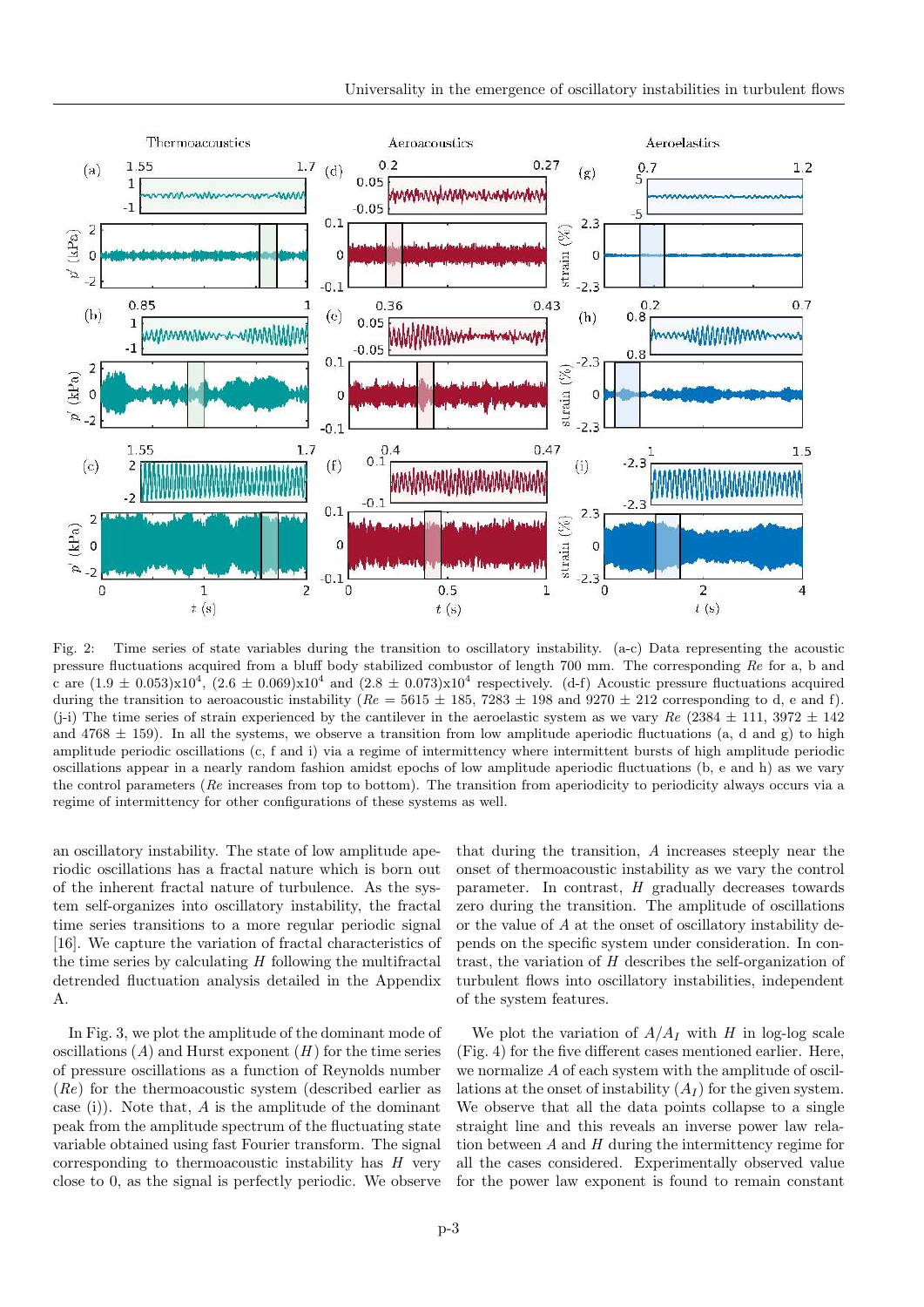

Fig. 3: Amplitude of the dominant mode of oscillations and the Hurst exponent for unsteady pressure signals as a function of Reynolds number (*Re*). We analyze the data from a laboratory bluff body stabilized combustor of length 700 mm for different *Re*. The amplitude is obtained from the amplitude spectrum plotted with a resolution of 4 Hz. The amplitude increases steeply near the transition to thermoacoustic instability, whereas the Hurst exponent shows a gradual decrease during the transition and it is approaching zero.

around -2, for all the data irrespective of the frequency of oscillations or the physics of the system.

Scaling laws and universality are important concepts in statistical physics. They describe the striking similarity in the behaviour during critical transitions among systems that are otherwise different. Scaling in non-equilibrium phase transitions is a topic of interest in recent years [17]. For example, Tham et al. [18] experimentally obtained a similar power law scaling relationship between the electrostatic fluctuation levels and the linear growth rate for self-organization in turbulent plasma leading to a quasicoherent state.

Discussions. – Transition to oscillatory instability in the class of turbulent fluid mechanical systems discussed here occurs via the state of intermittency and we observe a universal scaling law during the transition. In fluid dynamics literature, intermittency refers to a state in which a laminar flow is interrupted by high amplitude turbulent bursts at apparently random intervals [19]. During the bursts, the phase space trajectory goes to a larger chaotic attractor with the original periodic attractor as its subset. Three types of bifurcations are associated with such intermittencies, namely, cyclic fold, subcritical Hopf, and subcritical period-doubling bifurcations. Intermittencies corresponding to these bifurcations are labelled as type I, II and III, respectively  $[20, 21]$ . <sup>1</sup>

In our case, to begin with, the system is chaotic and is Lyapunov stable. However, during intermittency, this stability is lost and the system intermittently approaches



Fig. 4: Inverse power law scaling of amplitude with Hurst exponent. Variation of amplitude with Hurst exponent is plotted on a logarithmic scale for the data acquired from different systems. We observe a power law relation with a constant power law exponent around  $-2$  ( $-1.83 \pm 0.17$  for the bluff body combustor with length 700 mm,  $-2.22 \pm 0.58$  for the bluff body combustor with length 1400 mm,  $-2.06 \pm 0.24$  for the swirl combustor,  $-2.02 \pm 0.32$  for the aeroacoustic system and  $-2.21$  $\pm$  0.19 for the aeroelastic system). The uncertainties are estimated for 90% confidence intervals. The points with  $H > 0.1$ are ignored while finding the power law exponent as they represent the low amplitude aperiodic oscillations far away from the self-organized state.

limit cycle oscillations. In contrast to the known types of intermittencies discussed above, here, the intermittency comprises of high amplitude periodic oscillations amidst epochs of low amplitude aperiodic oscillations [23]. The trajectory in the phase space goes to a larger periodic attractor from a smaller chaotic attractor during the intermittent bursts (Fig. 2 b, e and h). Thus, there is an inherent difference in the type of intermittency observed during the emergence of oscillatory instabilities in turbulent flows, as observed for example in thermoacoustic, aeroacoustic and aeroelastic systems compared to the classical ones.

In the present study, we observe the scaling behaviour in all the systems we have examined, where oscillatory instabilities emerge in turbulent flows. We do not observe this inverse power law relation in models such as kicked oscillator [24] or noisy Hopf bifurcations [25], even though they capture the transition from chaos to limit cycle via intermittency. Further, this scaling is not exhibited by models which capture the transition from chaos to periodic oscillations through type I, II and III intermittencies (shown in the supplementary material). This experimentally observed scaling appears like a universal property for a class of systems in which order emerges from chaos, as a result of self-organization in turbulence following an intermittency route.

Fully developed, isotropic turbulence has a well-known power-law scaling for its energy spectrum [1, 2], which

<sup>1</sup>Several other types of intermittencies have been reported and discussed [22].